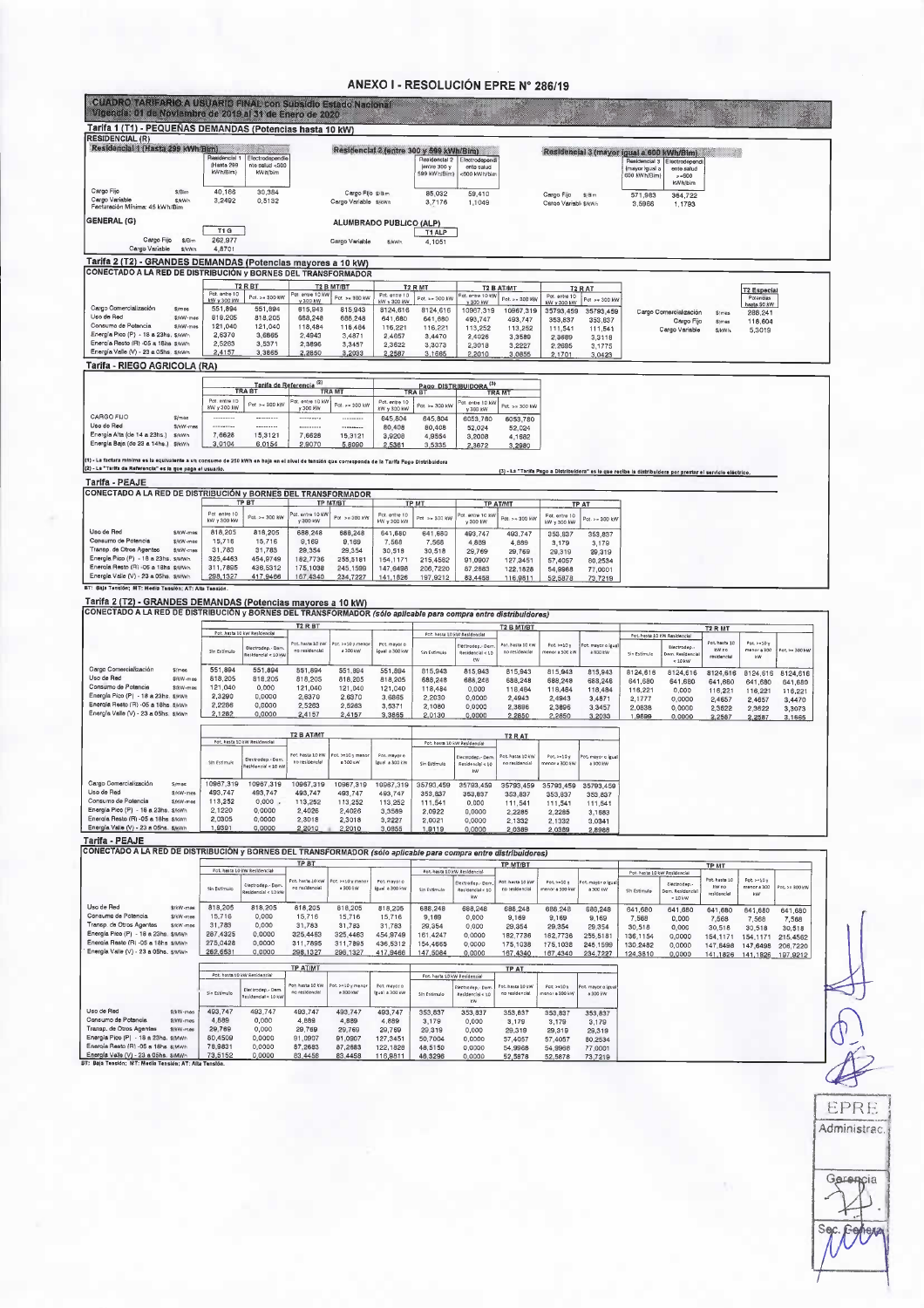#### ANEXO II - RESOLUCIÓN EPRE Nº 286 /19

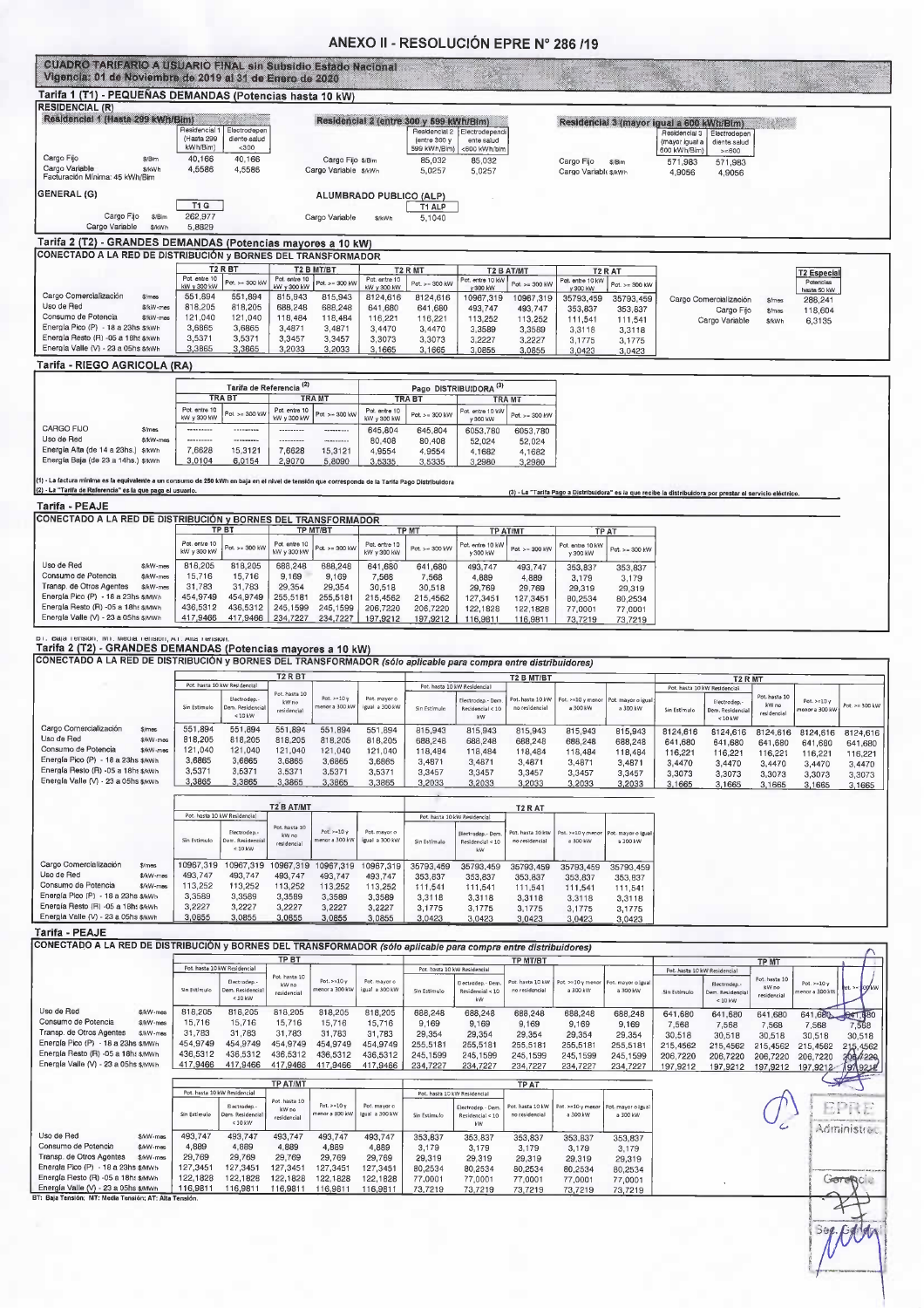## ANEXO III RES. EPRE Nº 286/19

| Vigencia: 01 de Noviembre de 2019 al 31 de Enero de 2020.      |                               |                                        |                               | TARIFAS DE REFERENCIA PARA EL CÁLCULO DE TARIFA SOCIAL Y PLAN ESTÍMULO. |                                               |                                                                                                                       |                                            |                                       |                                       |  |
|----------------------------------------------------------------|-------------------------------|----------------------------------------|-------------------------------|-------------------------------------------------------------------------|-----------------------------------------------|-----------------------------------------------------------------------------------------------------------------------|--------------------------------------------|---------------------------------------|---------------------------------------|--|
|                                                                |                               |                                        |                               | Tarifa 1 (T1) - PEQUEÑAS DEMANDAS (Potencias hasta 10 kW)               |                                               |                                                                                                                       |                                            |                                       |                                       |  |
| <b>RESIDENCIAL (R)</b>                                         |                               | Residencial 1 (Hasta 299 kWh/Bim)      |                               |                                                                         |                                               | Residencial 2 (entre 300 y 599 kWh/Bim)                                                                               |                                            |                                       |                                       |  |
|                                                                |                               | Con Ahorro<br>>=20% (Plan<br>Estimulo) | Tarifa Social<br><300 kWh/blm |                                                                         | Con Ahorro<br>>=20% (Plan)<br>Estimulo)       |                                                                                                                       |                                            | Tarifa Social<br>Con Plan<br>Estímulo | Tarifa Social Sin<br>Plan Estímulo    |  |
| Cargo Fijo<br>Cargo Variable<br>Facturación Mínima: 45 kWh/Bim | \$/Bim<br><b><i>SikWh</i></b> | 40,166<br>3,0477                       | 40.166<br>1,2345              | Cargo Fijo \$/Bim<br>Cargo Variable \$/kWh                              | 85,032<br>3,5164                              | Cargo Fijo<br>C. Var. hasta 300 kWh bim<br>C. Var. kWh exced. hasta 599 kWh bim                                       | \$/Bim<br>S/kWh<br>\$/kWh                  | 85,032<br>1.7054<br>2,6109            | 85,032<br>1.7054<br>2,7115            |  |
|                                                                |                               |                                        |                               |                                                                         |                                               | Residencial 3 (mayor Igual a 600 kWh/Bim)                                                                             |                                            |                                       |                                       |  |
|                                                                |                               |                                        |                               |                                                                         | Con Ahorro<br>$>= 20%$<br>(Plan)<br>Estimulo) |                                                                                                                       |                                            | Tarifa Social<br>Con Plan<br>Estimulo | Tarifa Social Sin<br>Plan Estímulo    |  |
|                                                                |                               |                                        |                               | Cargo Fijo<br>\$/Bim<br>Cargo Variable<br>\$/kWh                        | 571,983<br>3,3951                             | Cargo Fijo<br>C. Var. hasta 300 kWh bim<br>C. Var. exced. hasta 600 kWh bim<br>C. Var. exced. a partir de 600 kWh bim | \$/Bim<br><b>S/kWh</b><br>\$/kWh<br>\$/kWh | 571,983<br>1,5825<br>2,4888<br>3.3951 | 571,983<br>1,5825<br>2,5895<br>3,5966 |  |

 $\overline{\mathcal{L}}$ **EPRE**  $\epsilon$ CATE bi i Sec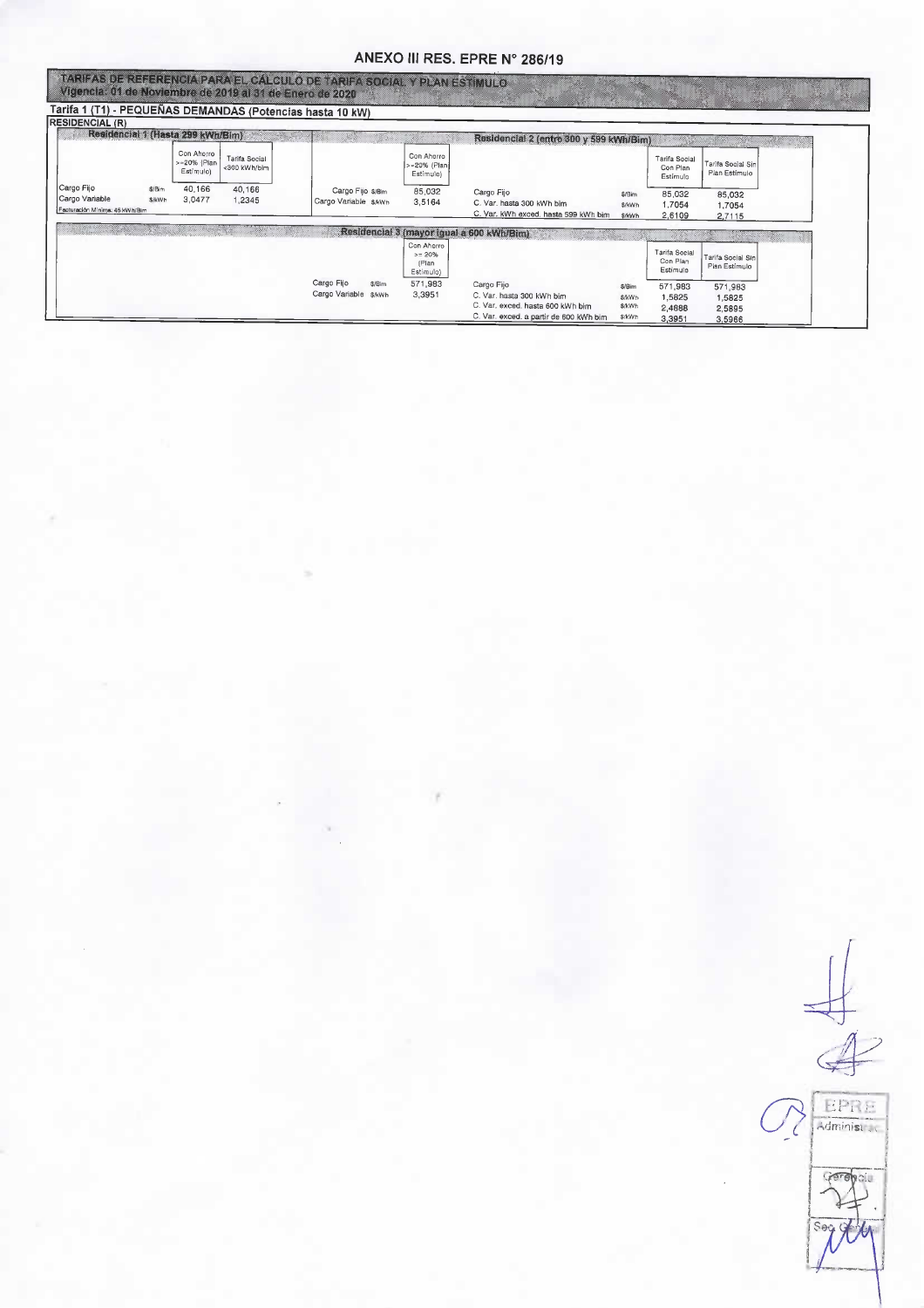#### ANEXO III RES. EPRE Nº 286/19

TARIFAS DE REFERENCIA PARA EL CÁLGULO DE TARIFA SOCIAL Y PLAN ESTÍMULO Vigencia: 01 de Noviembre de 2019 al 31 de Enero de 2020

Tarifa 2 (T2) - GRANDES DEMANDAS (Potencias mayores a 10 kW)<br>CONECTADO A LA RED DE DISTRIBUCION y BORNES DEL TRANSFORMADOR

|                      |                                    |                                         |                                                   | T <sub>2</sub> R <sub>BT</sub>                    |                                                     |                                                          |                                            |                                         |                                                      |                                                      |                                                       |                                                        |  |  |
|----------------------|------------------------------------|-----------------------------------------|---------------------------------------------------|---------------------------------------------------|-----------------------------------------------------|----------------------------------------------------------|--------------------------------------------|-----------------------------------------|------------------------------------------------------|------------------------------------------------------|-------------------------------------------------------|--------------------------------------------------------|--|--|
|                      |                                    |                                         |                                                   | Pot. hasta 10 kW Residencial                      |                                                     |                                                          | T2 B MT/BT<br>Pot. hasta 10 kW Residencial |                                         |                                                      |                                                      |                                                       |                                                        |  |  |
|                      |                                    |                                         |                                                   |                                                   |                                                     |                                                          |                                            |                                         |                                                      |                                                      |                                                       |                                                        |  |  |
|                      | Plan Estimulo<br>Dem. Residencial  | TARIFA SOCIAL<br>Demanda                | TARIFA SOCIAL-<br>Demanda<br>Excedente de 150     | TARIFA SOCIAL<br>Demanda<br>Excedente de 150      | <b>TARIFA SOCIAL</b><br>Demanda<br>Excedente de 150 | TARIFA SOCIAL -<br>Demanda Excedente<br>de 150 kWh/mes a | Plan Estimulo:<br>Dem. Residencial         | TARIFA SOCIAL<br>Demanda                | TARIFA SOCIAL<br>Demanda                             | TARIFA SOCIAL<br>Demanda                             | TARIFA SOCIAL-<br>Demanda                             | TARIFA SOCIAL-<br>Demanda                              |  |  |
|                      | $< 10$ kW y<br>reducción >=<br>20% | Residencial y<br>menor a 150<br>kWh/mes | kWh/mes hasta<br>299 kwh mes con<br>Plan Estimulo | kWh/mes hasta<br>299 kwh mes sin<br>Plan Estímulo | kWh/mes a partir<br>de 299 kwh mes                  | partir de 299 kwh<br>mes sin Plan                        | $< 10$ kW $V$<br>reducción >=<br>20%       | Residencial y<br>menor a 150<br>kWh/mes | Excedente de 150<br>kWh/mes hasta<br>299 kwh mes cor | Excedente de 150<br>kWh/mes hasta<br>299 kwh mes sin | Excedente de 150<br>Wh/mes a partir<br>de 299 kwh mes | Excedente de 150<br>kWh/mes a partir<br>de 299 kwh mes |  |  |
|                      |                                    |                                         |                                                   |                                                   | con Plan Estimulo                                   | Estimulo                                                 |                                            |                                         | Plan Estimulo                                        | Plan Estimulo                                        | on Pian Estímulo                                      | sin Plan Estimulo                                      |  |  |
| CARGO CON \$/mes     | 551,894                            | 551,894                                 | 551,894                                           | 551,894                                           | 551.894                                             | 551,894                                                  | 815,943                                    | 815,943                                 |                                                      |                                                      |                                                       |                                                        |  |  |
| USO DE REE \$/kW-mes | 818,205                            | 818,205                                 | 818.205                                           | 818,205                                           | 818,205                                             | 818,205                                                  | 688,248                                    |                                         | 815,943                                              | 815,943                                              | 815,943                                               | 815,943                                                |  |  |
| CONSUMO E \$/kW-mes  | 121,040                            | 121.040                                 | 121.040                                           | 121,040                                           | 121,040                                             | 121,040                                                  |                                            | 688,248                                 | 688,248                                              | 688,248                                              | 688,248                                               | 688,248                                                |  |  |
| CONSUMO DE ENERGÍA   |                                    |                                         |                                                   |                                                   |                                                     |                                                          | 118,484                                    | 118,484                                 | 118,484                                              | 118,484                                              | 118,484                                               | 118,484                                                |  |  |
| -PICO (P) - \$/kWh   | 2.1177                             | 0,2162                                  | 1,1670                                            | 1,2726                                            |                                                     |                                                          |                                            |                                         |                                                      |                                                      |                                                       |                                                        |  |  |
| -RESTO (R) \$/kWh    | 2,0273                             | 0,2162                                  | 1,1218                                            |                                                   | 2,1177                                              | 2,3290                                                   | 2,0031                                     | 0,2045                                  | 1,1038                                               | 1,2037                                               | 2,0031                                                | 2.2030                                                 |  |  |
| -VALLE (V) · \$/kWh  | 1,9370                             |                                         |                                                   | 1,2224                                            | 2,0273                                              | 2,2286                                                   | 1,9177                                     | 0,2045                                  | 1,0611                                               | 1,1563                                               | 1,9177                                                | 2,1080                                                 |  |  |
|                      |                                    | 0,2162                                  | 1,0766                                            | 1,1722                                            | 1,9370                                              | 2.1282                                                   | 1,8322                                     | 0,2045                                  | 1.0184                                               | 1,1088                                               | 1,8322                                                | 2,0130                                                 |  |  |
|                      |                                    |                                         |                                                   |                                                   |                                                     |                                                          |                                            |                                         |                                                      |                                                      |                                                       |                                                        |  |  |
|                      |                                    |                                         |                                                   | T <sub>2</sub> R MT                               |                                                     |                                                          |                                            |                                         | T2 B AT/MT                                           |                                                      |                                                       |                                                        |  |  |
|                      |                                    |                                         |                                                   | Pot. hasta 10 kW Residencial                      |                                                     |                                                          |                                            |                                         | Pot. hasta 10 kW Residencial                         |                                                      |                                                       |                                                        |  |  |
|                      | Plan Estimulo:                     | TARIFA SOCIAL                           | TARIFA SOCIAL-<br>Demanda                         | <b>TARIFA SOCIAL</b><br>Demanda                   | TARIFA SOCIAL<br>Demanda                            | <b>TARIFA SOCIAL-</b>                                    | Plan Estímulo:                             | TARIFA SOCIAL                           | <b>TARIFA SOCIAL</b>                                 | <b>TARIFA SOCIAL</b>                                 | <b>TARIFA SOCIAL</b>                                  | TARIFA SOCIAL                                          |  |  |
|                      | Dem. Residencial<br>$< 10$ kW y    | Demanda                                 | ixcedente de 150                                  | Excedente de 150                                  | Excedente de 150                                    | Demanda Excedent<br>de 150 kWh/mes a                     | Dem. Residencial                           | Demanda                                 | Demanda                                              | Demanda                                              | Demanda                                               | Demanda                                                |  |  |
|                      | reducción >=                       | Residencial y<br>menor a 150            | kWh/mes hasta                                     | kWh/mes hasta                                     | kWh/mes a partir                                    | partir de 299 kwh                                        | $< 10$ kW $\gamma$                         | Residencial v                           | ixcedente de 150                                     | Excedente de 150                                     | Excedente de 150                                      | Excedente de 150                                       |  |  |
|                      | 20%                                | kWh/mes                                 | 299 kwh mes con                                   | 299 kwh mes sin                                   | de 299 kwh mes                                      | mes sin Plan                                             | reducción >=                               | menor a 150                             | kWh/mes hasta                                        | kWh/mes hasta                                        | Wh/mes a partir                                       | Wh/mes a partir                                        |  |  |
|                      |                                    |                                         | Plan Estimulo                                     | Plan Estimulo                                     | con Plan Estimulo                                   | Estimulo                                                 | 20%                                        | kWh/mes                                 | 299 kwh mes con<br>Pian Estimulo                     | 299 kwh mes sin                                      | de 299 kwh mes                                        | de 299 kwh mes                                         |  |  |
| CARGO COM \$/mes     |                                    |                                         |                                                   |                                                   |                                                     |                                                          |                                            |                                         |                                                      | Plan Estimulo                                        | con Plan Estimulo                                     | sin Plan Estimulo                                      |  |  |
|                      | 8124,616                           | 8124.616                                | 8124,616                                          | 8124,616                                          | 8124.616                                            | 8124,616                                                 | 10967,319                                  | 10967,319                               | 10967,319                                            | 10967,319                                            | 10967.319                                             |                                                        |  |  |
| USO DE REE \$/kW-mes | 641,680                            | 641,680                                 | 641,680                                           | 641,680                                           | 641,680                                             | 641,680                                                  | 493.747                                    | 493,747                                 | 493.747                                              |                                                      |                                                       | 10967,319                                              |  |  |
| CONSUMO E \$/kW-mes  | 116,221                            | 116,221                                 | 116,221                                           | 116,221                                           | 116,221                                             | 116,221                                                  | 113,252                                    | 113,252                                 |                                                      | 493,747                                              | 493,747                                               | 493,747                                                |  |  |
| CONSUMO DE ENERGÍA   |                                    |                                         |                                                   |                                                   |                                                     |                                                          |                                            |                                         | 113,252                                              | 113,252                                              | 113,252                                               | 113,252                                                |  |  |
| -PICO (P) - \$/kWh   | 1,9801                             | 0,2022                                  | 1,0911                                            | 1,1899                                            | 1,9801                                              | 2.1777                                                   |                                            |                                         |                                                      |                                                      |                                                       |                                                        |  |  |
| -RESTO (R) \$/kWh    | 1,8956                             | 0,2022                                  | 1,0489                                            | 1,1430                                            | 1.8956                                              |                                                          | 1,9295                                     | 0,1970                                  | 1,0633                                               | 1,1595                                               | 1,9295                                                | 2,1220                                                 |  |  |
| -VALLE (V) · \$/kWh  | 1,8111                             | 0,2022                                  | 1,0067                                            | 1,0960                                            |                                                     | 2.0838                                                   | 1,8472                                     | 0,1970                                  | 1,0221                                               | 1,1138                                               | 1,8472                                                | 2,0305                                                 |  |  |
|                      |                                    |                                         |                                                   |                                                   | 1,8111                                              | 1,9899                                                   | 1,7649                                     | 0,1970                                  | 0,9809                                               | 1,0680                                               | 1,7649                                                | 1,9391                                                 |  |  |
|                      |                                    |                                         |                                                   | T <sub>2</sub> R <sub>AT</sub>                    |                                                     |                                                          |                                            |                                         |                                                      |                                                      |                                                       |                                                        |  |  |
|                      |                                    |                                         |                                                   | Pot. hasta 10 kW Residencial                      |                                                     |                                                          |                                            |                                         |                                                      |                                                      |                                                       |                                                        |  |  |
|                      |                                    |                                         | TARIFA SOCIAL                                     | <b>TARIFA SOCIAL</b>                              | TARIFA SOCIAL                                       | TARIFA SOCIAL                                            |                                            |                                         |                                                      |                                                      |                                                       |                                                        |  |  |
|                      | Plan Estimulo:                     | TARIFA SOCIAL-                          | Demanda                                           | Demanda                                           | Demanda                                             | Demanda Excedente                                        |                                            |                                         |                                                      |                                                      |                                                       |                                                        |  |  |
|                      | Dem. Residencial                   | Demanda                                 | xcedente de 150                                   | Excedente de 150                                  | Excedente de 150                                    | de 150 kWh/mes a                                         |                                            |                                         |                                                      |                                                      |                                                       |                                                        |  |  |
|                      | $< 10$ kW y<br>reducción >=        | Residencial y                           | kWh/mes hasta                                     | kWh/mes hasta                                     | kWh/mes a partir                                    | partir de 299 kwh                                        |                                            |                                         |                                                      |                                                      |                                                       |                                                        |  |  |
|                      | 20%                                | menor a 150<br>kWh/mes                  | 299 kwh mes con                                   | 299 kwh mes sin                                   | de 299 kwh mes                                      | mes sin Plan                                             |                                            |                                         |                                                      |                                                      |                                                       |                                                        |  |  |
|                      |                                    |                                         | Plan Estimulo                                     | Plan Estimulo                                     | con Plan Estimulo                                   | Estimulo                                                 |                                            |                                         |                                                      |                                                      |                                                       |                                                        |  |  |
| CARGO CON \$/mes     | 35793,459                          | 35793,459                               |                                                   |                                                   |                                                     |                                                          |                                            |                                         |                                                      |                                                      |                                                       |                                                        |  |  |
| USO DE REE \$/kW-mes | 353,837                            |                                         | 35793,459                                         | 35793,459                                         | 35793,4590                                          | 35793.4590                                               |                                            |                                         |                                                      |                                                      |                                                       |                                                        |  |  |
| CONSUMO E \$/kW-mes  |                                    | 353,837                                 | 353,837                                           | 353,837                                           | 353.8370                                            | 353,8370                                                 |                                            |                                         |                                                      |                                                      |                                                       |                                                        |  |  |
| CONSUMO DE ENERGÍA   | 111,541                            | 111,541                                 | 111,541                                           | 111,541                                           | 111,5410                                            | 111,5410                                                 |                                            |                                         |                                                      |                                                      |                                                       |                                                        |  |  |
| -PICO (P) - \$/kWh   | 1,9024                             | 0,1942                                  | 1,0483                                            | 1,1432                                            | 1,9024                                              | 2,0922                                                   |                                            |                                         |                                                      |                                                      |                                                       |                                                        |  |  |
| -RESTO (R) \$/kWh    | 1,8213                             | 0,1942                                  | 1,0078                                            | 1,0982                                            | 1,8213                                              | 2,0021                                                   |                                            |                                         |                                                      |                                                      |                                                       |                                                        |  |  |
| -VALLE (V) · \$/kWh  | 1,7401                             | 0,1942                                  |                                                   |                                                   |                                                     |                                                          |                                            |                                         |                                                      |                                                      |                                                       |                                                        |  |  |

Tarifa - PEAJE

TONECTADO A LA RED DE DISTRIBUCIÓN y BORNES DEL TRANSFORMADOR (sólo aplicable para compra entre distribuídores) **TP BT** TP MT/BT Pot. hasta 10 kW Residenci Pot. hasta  $\overline{\phantom{a}}$ TARIFA SOCIAL TARIFA SOCIAL TARIFA SOCIAL<br>Demanda<br>Excedente de 150 TARIFA SOCIAL<br>Demanda Excede<br>de 150 kWh/mes<br>partir de 299 kw TARIFA SOCIAL<br>Demanda<br>Excedente de 150<br>KWh/mes a partii<br>de 299 kwh mes<br>sin Plan Estimule **Plan Estimul** TARIFA SOCIA Plan Estimulo<br>Dem. Residenci<br>< 10 kW y<br>reducción >=<br>20% TARIFA SOCIAL TARIFA SOCIAL **TARIFA SOCIAL TARIFA SOCIAL** Demanda<br>:edente de 15 Dem ... em, Residenci<br>< 10 kW y Demanda Demanda Demanda nirx social<br>Demanda<br>edente de 15 Demanda<br>Residencial y<br>menor a 150<br>kWh/mes cedente de 15 Residencial<br>menor a 150<br>kWh/mes 150 kWh/me<br>Irtir de 299 kv<br>mes sín Plan<br>Estímulo edente de 15 edente de 15 kWh/mes hasta<br>299 kwh mes co<br>Plan Estimulo kWh/mes hasta<br>299 kwh mes sii<br>Plan Estimulo excedente de 15<br>kWh/mes a parti<br>de 299 kwh mes<br>con Plan Estimul sxcedente de 150<br>kWh/mes hasta<br>299 kwh mes con kWh/mes hasta k<br>Wh/mes a part<br>de 299 kwh me aucción<br>20% 299 kwh mes sir<br>Plan Estímulo Plan Estimu USO DE REE \$/kW-mee 818,205 818.205 818,205 818,205 688,248<br>9,169<br>29,354 818.205 688,248 818 205 **688 248** 688,248 688,248 15,716<br>31,783 CONSUMO [ \$/kW-mes<br>TRANSP. DF \$/kW-mes 15,716<br>31,783 688,248 15,716<br>31,783  $9,169$ <br> $29,354$ 15,716<br>31,783 15,716 15,716<br>31,783 9,169  $9,169$ 9.169 31.783 CONSUMO DE ENERGÍA 29,354 29,354 29.354 29,354 UNSUMODE ENE<br>PICO (P) - \$/MWh<br>PESTO (R) \$/MWh<br>VALLE (V) -\$/MWh 261,3576 261,3578<br>250,2071<br>239,0563 287,4325<br>275,0428<br>262,6531 26.6857 144 0218 157.0591 146,7809 146,7809<br>140,5186<br>134,2562 14,9869 80.8839 **88.2058** 161,4247<br>154,4665 250,2071 26,6857 138 4464 150,8642 140,5186 14,9869 77 7528 84,7267<br>81,2477 239,0563 26,6857 132,8710 144,6694 134,2562 14,9869 74,6216 147,5084 TP M<sub>7</sub> TP AT/MT Pot. hasta W Residenci Pian Estimu<br>Dem. Resider<br>< 10 kW y TARIFA SOCIAL TARIFA SOCIAL TARIFA SOCIAL -<br>TARIFA SOCIAL<br>Iemanda Excede TARIFA SOCIAL TARIFA SOCIAL<br>Demanda<br>Excedente de 15<br>kWh/mes hasta<br>299 kwh mes co Plan Estimulo<br>Dem. Residenc<br>< 10 kW y<br>reducción >><br>20% FARIFA SOCIAL<br>Demanda<br>Residencial y TARIFA SOCIAL TARIFA SOCIAL TARIFA SOCIAL Demanda<br>Cxcedente de 15<br>Excedente de 15<br>NWh/mes hasta<br>Plan Estimulo Demanda<br>cedente de Demanda<br>Excedente de 150 Demanda<br>Residencial<br>menor a 150<br>kWh/mes Demanda<br>:edente de 15 Demanda<br>:edente de 150 Demand de 150 kWh/mer Excedente de 150 kWh/mes a partir<br>de 299 kwh mes<br>con Plan Estimulo reducción kWh/mes ha<br>199 kwh mes<br>Plan Estimu partir de 299 kw kWh/mes hast<br>299 kwh mes si<br>Plan Estimulo xcedente de 13<br>Wh/mes a part<br>de 299 kwh me<br>on Pian Estimul excedente de 15<br>kWh/mes a part<br>de 299 kwh me<br>sin Plan Estimul menor a 150<br>kWh/mes  $20%$ mes sin Plan<br>Estimulo **Plan Estimul** CARGO CON \$/mes<br>USO DE REE \$/kW-mer 641,680 641,680 641,680<br>7,568<br>30,518 641,680<br>7,568 641,680 641,680 493,747 493,747<br>4,889<br>29,769 493.747 493 747  $493747$ 493,747 7.568 7.568  $7588$ 4,889  $4,889$ <br>29,769 7,568 4.889 4.889 CONSUMO E \$/kW-mes<br>CONSUMO DE ENERGÍA 4,889  $30.518$  $30,518$  $30,518$ 30,518 30.518 29,769 29.769 29,769 -PICO (P) - \$/kWh<br>-RESTO (R) \$/kWh<br>-VALLE (V) - \$/kWh 123,7676<br>118,4871<br>113,2066 12,6372<br>12,6372 68,2024 74,3763 123.7676 136.1154 73,1527<br>70,0317 7,4692<br>7,4692 40,3109<br>38,7504 43,9600 73.1527 80.4509 130, 1134<br>130, 2482<br>124, 3810 65,5621 71.4427 118 4871 42,2261 70.0317 76 983 12,6372 62,9219 68,5091 113,2066 66,9106 7,4692 37,1899 40.4922 66,9106 73,5152 **TP AT** Pot. ha V Residenc TARIFA SOCIAL<br>Demanda<br>Excedente de 15<br>kWh/mes hasta **TARIFA SOCIAL** TARIFA SOCIAL<br>Demanda .<br>Plan Estímulo<br>Dem. Residenc TARIFA SOCIAL TARIFA SOCIAL Demanda<br>Demanda<br>Excedente de 1!<br>RWh/mes hast.<br>Plan Estimulo Demanda<br>Excedente de 150<br>Excedente de 150<br>MVh/mes a partir<br>Con Plan Estimulo Demanda Excelent<br>de 150 kWh/mes a<br>partir de 299 kwh  $40$  kW  $\mu$ reducción<br>20% menor a 150<br>kWh/mes serymes na<br>99 kwh mes mes sin Plan<br>Estimulo Plan Estimo USO DE REE \$/kW-mes<br>CONSUMO E \$/kW-mes<br>TRANSP. DE \$/kW-mes 353,83 353,837 353.837 353.837 353.8370 353,8370 3.179 3 1 7 9  $3,179$ <br> $29,319$  $3,179$ <br> $29,319$ 330,007<br>3,1790<br>29,319 3,1790<br>29,319 29.319 29.319 CONSUMO DE ENFRGÍA PICO (P) - \$/MWh<br>-RESTO (R) \$/MWh<br>-VALLE (V) - \$/MWh 46,1011<br>44,1342 4,7071<br>4,7071 25,4041<br>24,4207 27,7038<br>26,6111 46.1011 50.7004

44.1342

42,1673

48.5150

46,3296

EPRE

**Soministice** 

Gerenti:

4,7071 BT: Baja Tensión; MT: Media Tensión; AT: Alta Te

23,4372

25.5183

42,1673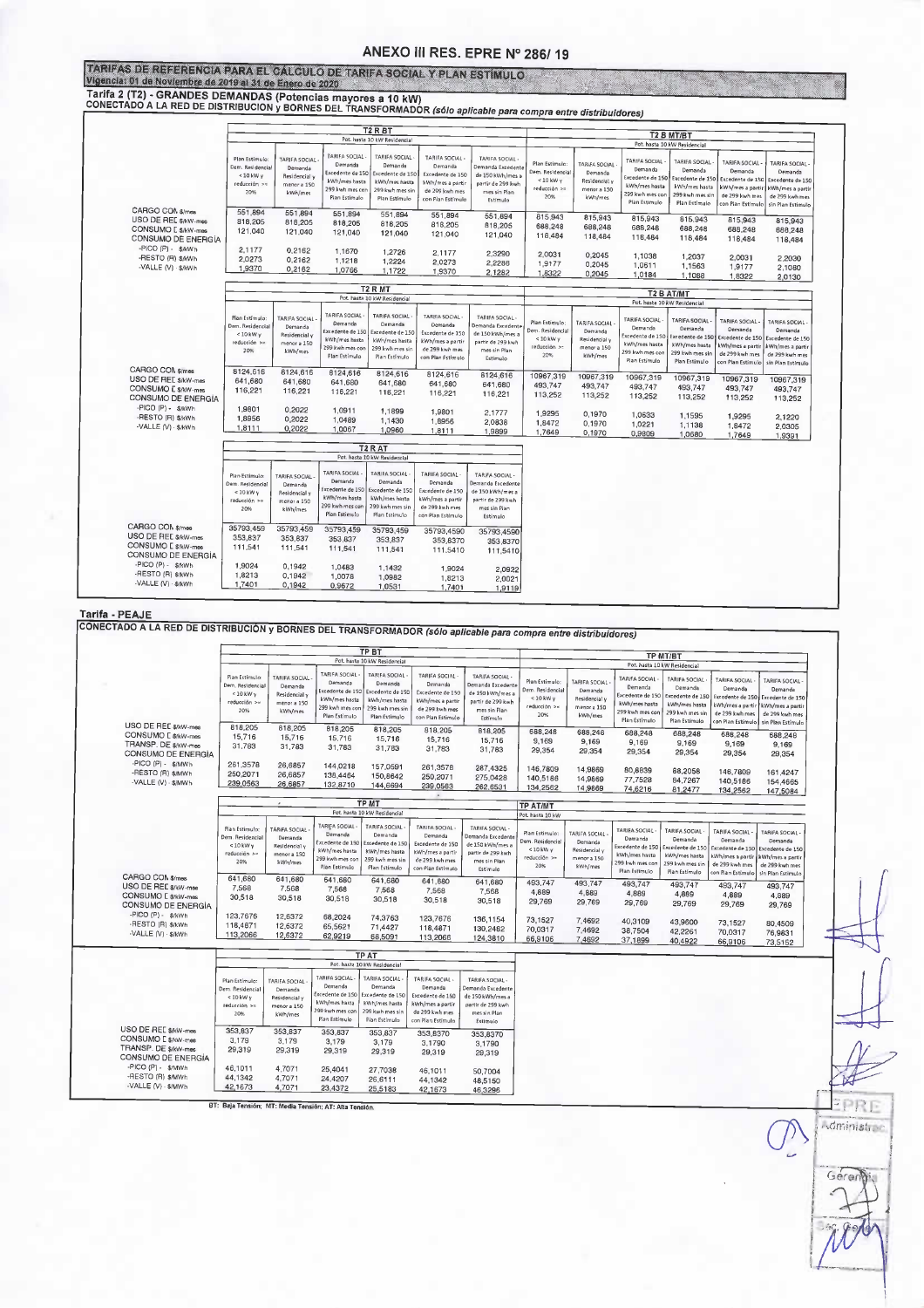# ANEXO IV -RES. EPRE N° 286 / 19 Vigencia: 01 de Noviembre de 2019 al 31 de Enero de 2020

# Tarifas de Referencia de RIEGO AGRÍCOLA

Según instrucción Ley 9033 y Decreto Nº 1481/19

| Tarifa de Referencia para Riego Agrícola     | \$/kWh  |
|----------------------------------------------|---------|
| Riego Agrícola BT Pot. hasta 300 kW - ALTA   | 7,6628  |
| Riego Agrícola BT Pot. hasta 300 kW- BAJA    | 3,0104  |
| Riego Agrícola BT pot. mayor a 300 kW - ALTA | 15,3121 |
| Riego Agrícola BT pot. mayor a 300 kW- BAJA  | 6.0154  |
| Riego Agrícola MT Pot. hasta 300 kW - ALTA   | 7,6628  |
| Riego Agrícola MT Pot. hasta 300 kW- BAJA    | 2,9070  |
| Riego Agrícola MT pot. mayor a 300 kW - ALTA | 15,3121 |
| Riego Agrícola MT pot. mayor a 300 kW- BAJA  | 5,8090  |

## Tarifas de referencia para el cálculo de la "Compensación de Riego Agrícola (art. 36 Ley 6498), Decreto 1569/09 y Decreto  $1742/16"$ .

Según instrucción Ley 9033 y Decreto № 1481/19

| Tarifa de Referencia para Riego Agrícola     | \$/kWh |
|----------------------------------------------|--------|
| Riego Agrícola BT Pot. hasta 300 kW - ALTA   | 2,4318 |
| Riego Agrícola BT Pot. hasta 300 kW- BAJA    | 0,9107 |
| Riego Agrícola BT pot. mayor a 300 kW - ALTA | 4,8593 |
| Riego Agrícola BT pot. mayor a 300 kW- BAJA  | 1,8195 |
| Riego Agrícola MT Pot. hasta 300 kW - ALTA   | 2,4547 |
| Riego Agrícola MT Pot. hasta 300 kW- BAJA    | 0,8964 |
| Riego Agrícola MT pot. mayor a 300 kW - ALTA | 4,9052 |
| Riego Agrícola MT pot. mayor a 300 kW- BAJA  | 1,7913 |

# Parámetros Base para cálculo de compensaciones tarifarias

Según instrucción Ley 9033 y Decreto № 1481/19

| Parámetros Base para el cálculo de Compensaciones<br><b>Tarifarias</b> | \$/kWh |
|------------------------------------------------------------------------|--------|
| Entidades de Interés Público                                           | 0,8839 |
| Cooperativas de Agua Potable                                           | 1,3605 |
| Malargüe Comercial e Industrial hasta 50 kW                            | 4,4454 |
| Malargüe Comercial e Industrial >= 50 kW                               | 4,5521 |